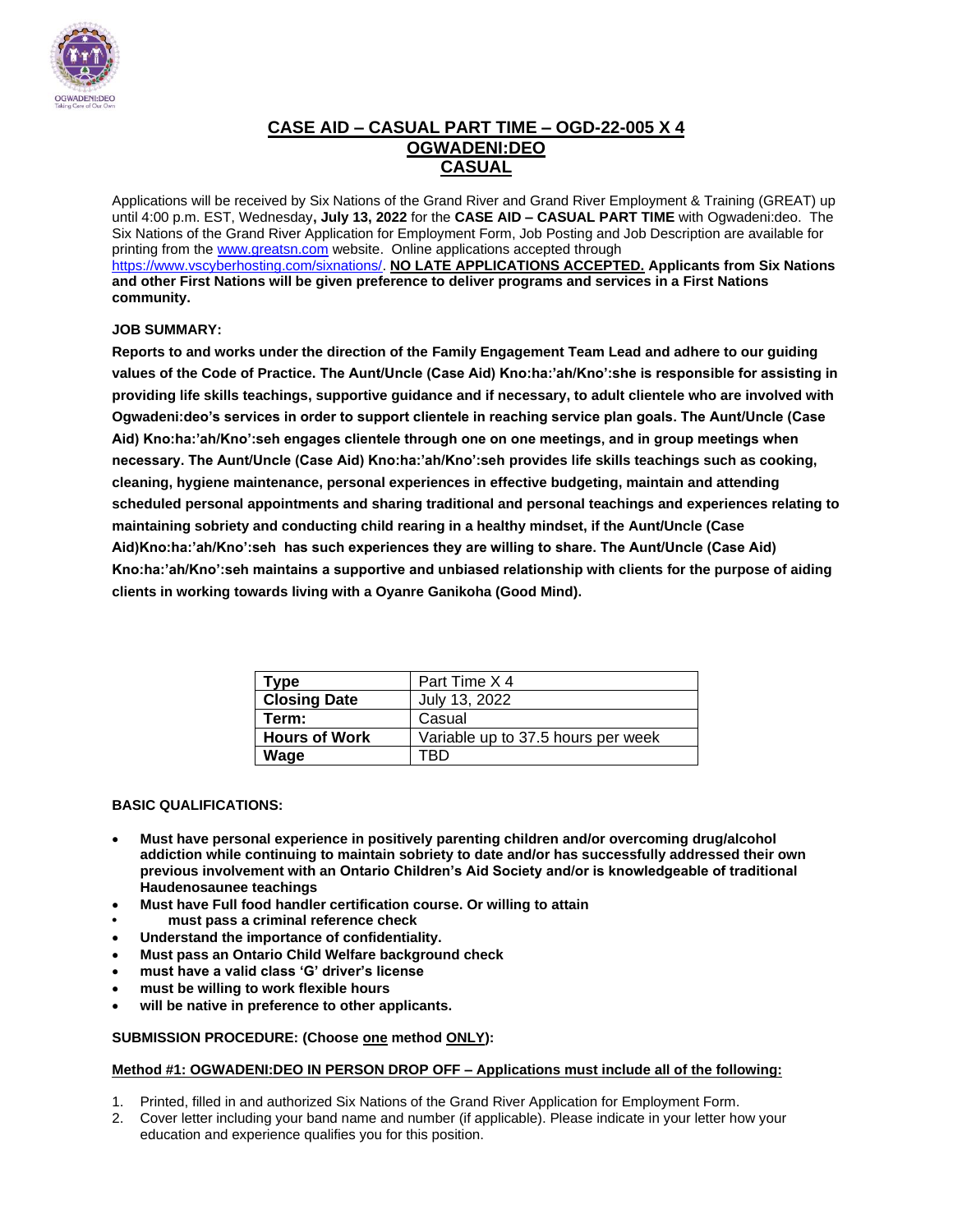

- 3. Recent resume clearly identifying that you meet the Basic Qualifications of this position as stipulated above.
- 4. Photocopy of your education diploma/degree/certificate and transcript.
- 5. Place all documents listed above in a sealed envelope drop off at:

#### **CASE AID – CASUAL PART TIME (OGD-22-005)**

c/o Reception Desk 2469 Fourth Avenue Ohsweken, Ontario N0A 1M0

#### **Business Hours Monday to Friday 8:30 am t0 4:30 pm**

#### **Method #2: EMAIL SUBMISSION**

1. Please ensure all required documents are provided/uploaded with your application package, which include:

- a. Cover letter including your band name and number (if applicable). Please indicate in your letter how your education and experience qualifies you for this position.
	- b. Recent resume clearly identifying that you meet the Basic Qualifications of this position as stipulated above.
	- c. Copy of your education diploma/degree/certificate and transcript.
- 2. Please email application package to David Walpole, Human Resources Coordinator at [oghrc@sixnations.ca](mailto:oghrc@sixnations.ca) a. Please ensure the job title and posting number is in the subject line.
- 3. If you have any questions or need assistance please reach out to David Walpole, Human Resources Coordinator at 519-445-1834 ext 4554 or via email at [oghrc@sixnations.ca.](mailto:oghrc@sixnations.ca)

#### **Method #3: Online**

- 4. Please visit[: https://www.vscyberhosting.com/sixnations/](https://www.vscyberhosting.com/sixnations/) to access our job board and follow the directions to apply.
- 5. Please ensure all required documents are provided/uploaded with your application package, which include:
	- a. Cover letter including your band name and number (if applicable). Please indicate in your letter how your education and experience qualifies you for this position.
	- b. Recent resume clearly identifying that you meet the Basic Qualifications of this position as stipulated above.
	- c. Copy of your education diploma/degree/certificate and transcript.
- 6. If you have any questions or need assistance please reach out to David Walpole, Human Resources Coordinator at 519-445-1834 ext 4554 or via email at [oghrc@sixnations.ca.](mailto:oghrc@sixnations.ca)

#### **Method #4: GREAT – Applications must include all of the following:**

- 6. Printed, filled in and authorized Six Nations of the Grand River Application for Employment Form.
- 7. Cover letter including your band name and number (if applicable). Please indicate in your letter how your education and experience qualifies you for this position.
- 8. Recent resume clearly identifying that you meet the Basic Qualifications of this position as stipulated above.
- 9. Photocopy of your education diploma/degree/certificate and transcript.
- 10. Place all documents listed above in a sealed envelope and mail to or drop off at:

#### **CASE AID – CASUAL PART TIME (OGD-22-005)**

c/o Reception Desk Grand River Employment & Training (GREAT) P.O. Box 69, 16 Sunrise Court Ohsweken, Ontario N0A 1M0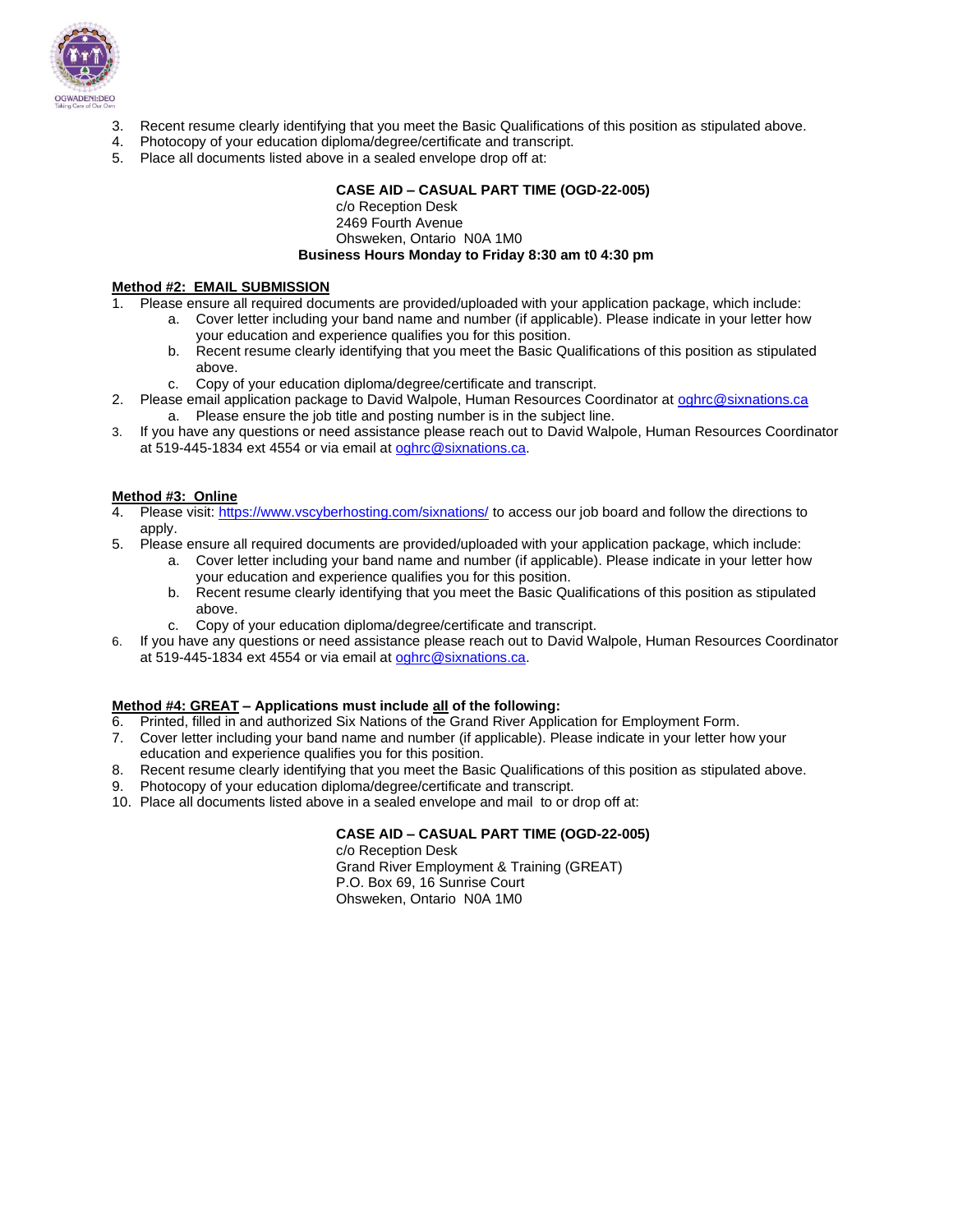

# **AUNT/UNCLE (Case Aid) (Kno:ha:'ah/Kno':she)**

# **Guiding Values for our Code of Practice**

- Ganigo'hi:yo/Ka'nikonhri:io (Good Mind)
- Adenidaohsra'/Onkwa'tenniten:ro (Compassion and Kindness)
- Dedwadadrihwanohkwa:k/Onkwatennitenrosera (Respecting one another)
- Degayenawa'ko:ngye/Tetewaterihwakwenyenhsthak (Working together)
- Dewagagenawako:ngye'/Tetewayenwakontye (Assisting one another)
- Esadatgehs/Enhsatatkenhse (Self-reflection on actions taken)
- Gaihwaedahgoh/Karihwayentahkwen (Taking responsibility)
- Gasgyao:nyok/Kahretsyaronhsera (Encouragement)
- Gasasdenhsra/Ka'shatstenhsera (Strength/supportive to one another)
- Drihwawaihsyo/Ka'nikonhratoken (Honest and moral conduct)
- Oihwadogehsra'/Yorihwato:ken (Being truthful and consistent)
- Sgeno/Sken:nen (Peaceful thoughts and Actions)

### **REPORTING RELATIONSHIP**

Reports to and works under the direction of the Community Care Leader Coordinator or Family Wellbeing Coordinator and adhere to our guiding values of the Code of Practice.

# **PURPOSE AND SCOPE OF THE POSITION**

The Aunt/Uncle (Case Aid) Kno:ha:'ah/Kno':she is responsible for assisting in providing life skills teachings, supportive guidance and if necessary, to adult clientele who are involved with Ogwadeni:deo's services in order to support clientele in reaching service plan goals. The Aunt/Uncle (Case Aid) Kno:ha:'ah/Kno':seh engages clientele through one on one meetings, and in group meetings when necessary. The Aunt/Uncle (Case Aid) Kno:ha:'ah/Kno':seh provides life skills teachings such as cooking, cleaning, hygiene maintenance, personal experiences in effective budgeting, maintain and attending scheduled personal appointments and sharing traditional and personal teachings and experiences relating to maintaining sobriety and conducting child rearing in a healthy mindset, if the Aunt/Uncle (Case Aid)Kno:ha:'ah/Kno':seh has such experiences they are willing to share. The Aunt/Uncle (Case Aid) Kno:ha:'ah/Kno':seh maintains a supportive and unbiased relationship with clients for the purpose of aiding clients in working towards living with a Oyanre Ganikoha (Good Mind).

### **RESPONSIBILITIES AND SUPPORT TO OGWEHO:WEH FAMILIES, CHILDREN AND YOUTH**

- Provides a personal-experience approach to providing guidance and support to adult clients who are involved with Ogwadeni:deo's services
- Gathers information based on personal knowledge of community resources that may benefit the client such as books, websites, traditional knowledge keepers, traditional medicines, community services etc. and provide such information to the client for client follow-up
- Provides hands on guidance and support in meal preparation, doing laundry, and providing advice and guidance to parents in child rearing.
- Conducts partial supervision of client in a caregiving role to their children and providing any requested assistance or input on improving parental skills
- Providing hands-on life skills teachings to clients such as showing client how to cook, clean, grocery shopping, manage and develop daily schedule and complete budgeting for daily needs. Completion of such teachings may require the Aunt/Uncle (Case Aid) Kno:ha:'ah/Kno':seh to assist the client in the community or at their home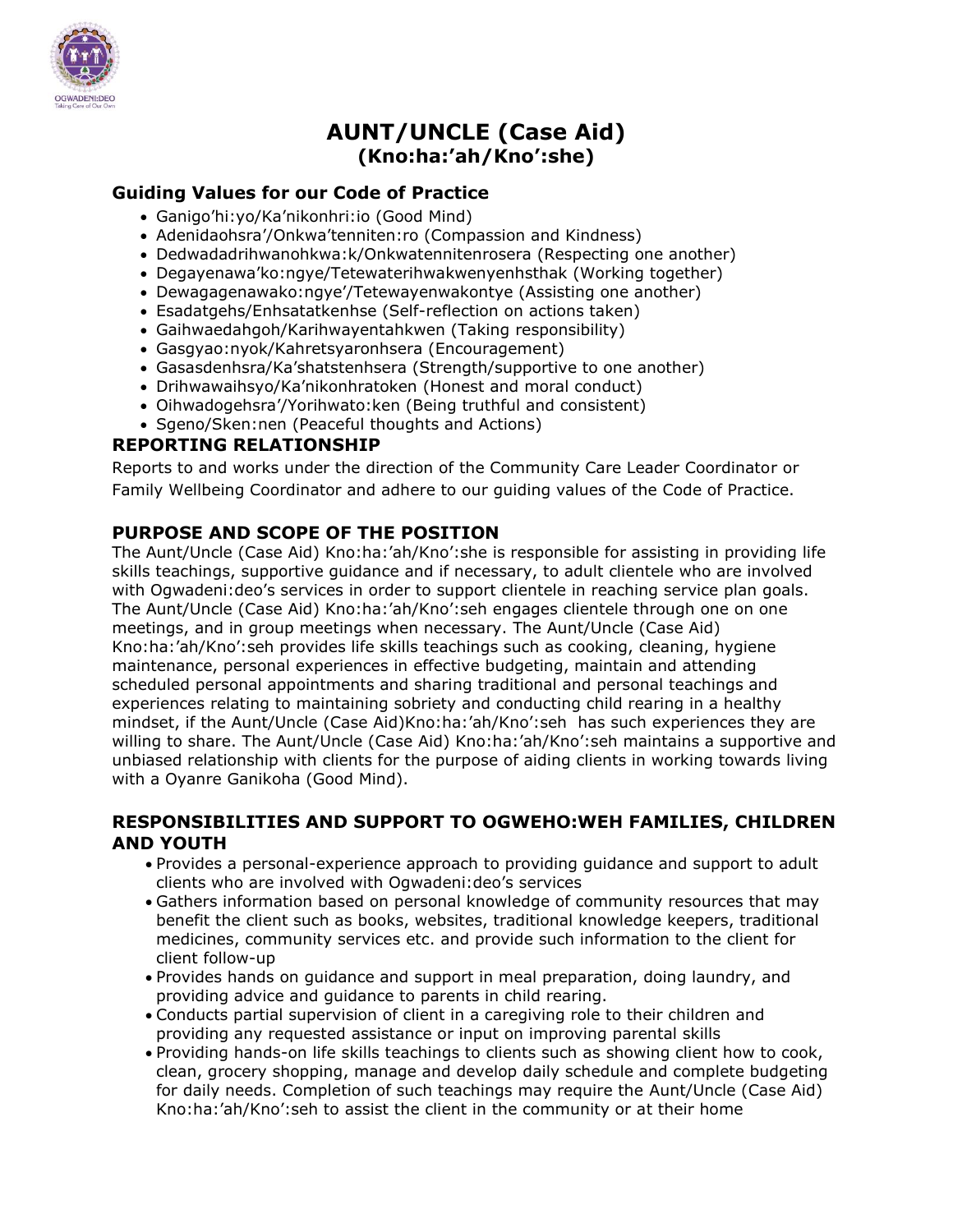

# **RESPONSIBILITIES TO OGWADENI:DEO THE AGENCY**

- Completes and submits case notes detailing contact with client to the assigned Family Support Team Member after each contact with client
- Immediately notifies assigned Family Support Team Member or covering worker of any potentially harmful situations or concerns that may negatively affect the client or client's child(ren)
- Maintains contact with Community Care Leader Coordinator as requested to develop and advise scheduling or cancellation of client meetings

### **HONEST AND MORAL CONDUCT**

- Maintain confidentiality of client information, such as client service plan, personal goals and progresses made, except to assigned Family Support Team Member or covering worker
- Shall conduct themselves in a non-judgmental, supportive, and unbiased approach with clients

# **BEING TRUTHFUL AND CONSISTENT**

- Maintains meetings with clients as deemed necessary
- Keeps assigned Family Support Team Member updated and informed of client's progression and/or ongoing concerns

### **WORKING CONDITIONS**

This position, since it involves working directly with clients engaged in child protection services through Ogwadeni:deo, may involve mental and emotional stress.

# **STRENGTH/SUPPORTIVE TO ONE ANOTHER**

With the Community Care Leader or Family Wellbeing Coordinator

Maintains scheduling and provides up to date information on scheduling needs With Other Ogwadeni:deo Program Managers, Supervisors and staff

Provides requested information of client including any progresses and/or concerns, and works in a cooperative and courteous manner in ensuring that Ogwadeni:deo can perform its role as a service partner both effectively and efficiently in terms of its service provisions to families.

With The Community

Acts as a role model and represents and promotes the Ogwadeni:deo Program in a courteous, cooperative and professional manner.

# **SELF-REFLECTING ON ACTIONS TAKEN**

Errors in carrying out the responsibilities of the position could result in:

- Loss of credibility, trust and public confidence in the Ogwadeni:deo Program
- Harm or injury to employees or children/youth and their families
- Legal and/or financial liabilities
- Loss of protection designation and program funding

# **TAKING RESPONSIBILITY**

The Aunt/Uncle (Case Aid) Kno:ha:'ah/Kno':she provides a personal-experience approach in providing guidance and support to clients in improving or maintaining their day-to-day lifestyle choices with the ultimate goal of the client and their family addressing any protection concerns and aiding the family into moving into a healthy lifestyle.